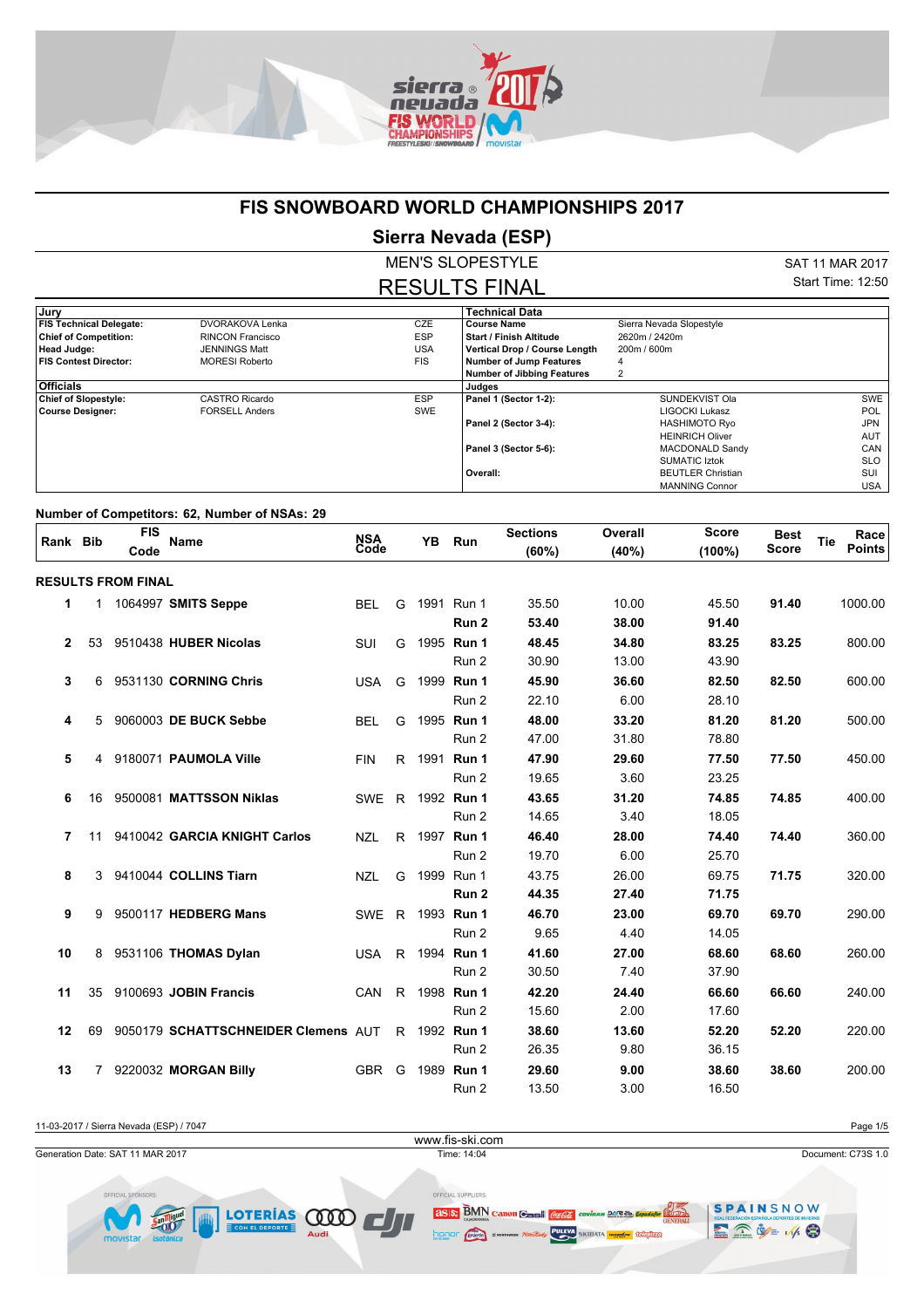|          |    |                    | <b>FIS SNOWBOARD WORLD CHAMPIONSHIPS 2017</b> |             |   |      |                         |                          |                  |                           |                             |     |                          |
|----------|----|--------------------|-----------------------------------------------|-------------|---|------|-------------------------|--------------------------|------------------|---------------------------|-----------------------------|-----|--------------------------|
|          |    |                    |                                               |             |   |      |                         | Sierra Nevada (ESP)      |                  |                           |                             |     |                          |
|          |    |                    |                                               |             |   |      | <b>MEN'S SLOPESTYLE</b> |                          |                  |                           |                             |     | SAT 11 MAR 2017          |
|          |    |                    |                                               |             |   |      |                         | <b>RESULTS FINAL</b>     |                  |                           |                             |     | <b>Start Time: 12:50</b> |
| Rank Bib |    | <b>FIS</b><br>Code | Name                                          | NSA<br>Code |   | YB   | Run                     | <b>Sections</b><br>(60%) | Overall<br>(40%) | <b>Score</b><br>$(100\%)$ | <b>Best</b><br><b>Score</b> | Tie | Race<br><b>Points</b>    |
| 14       | 15 |                    | 9180149 RINNEKANGAS Rene                      | <b>FIN</b>  | R | 1999 | Run 1<br>Run 2          | 19.70<br>25.00           | 5.80<br>7.00     | 25.50<br>32.00            | 32.00                       |     | 180.00                   |
| 15       | 25 |                    | 9420140 TISCHENDORF Fridtjof                  | <b>NOR</b>  | R | 1997 | Run 1<br>Run 2          | 20.35<br>21.90           | 2.20<br>4.20     | 22.55<br>26.10            | 26.10                       |     | 160.00                   |
| 16       | 22 |                    | 9480582 KHADARIN Vlad                         | <b>RUS</b>  | R | 1998 | Run 1<br>Run 2          | 16.60<br>16.85           | 4.40<br>3.00     | 21.00<br>19.85            | 21.00                       |     | 150.00                   |

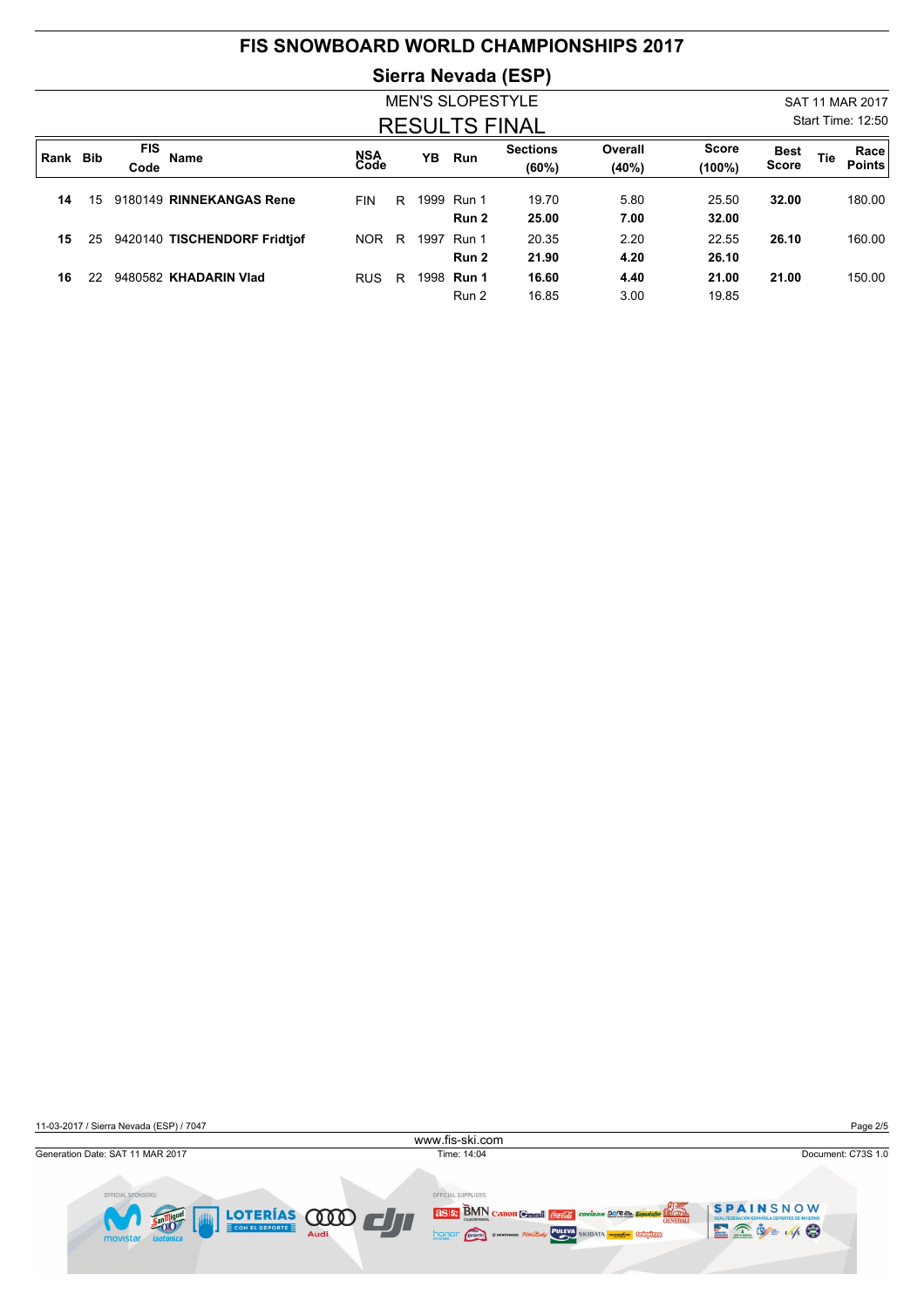

## **FIS SNOWBOARD WORLD CHAMPIONSHIPS 2017**

# **Sierra Nevada (ESP)**

|          |    |            |                                   |            |    |    | <b>MEN'S SLOPESTYLE</b>              |      |          |          |          |    |              |                |      |                |              |     | SAT 11 MAR 2017          |
|----------|----|------------|-----------------------------------|------------|----|----|--------------------------------------|------|----------|----------|----------|----|--------------|----------------|------|----------------|--------------|-----|--------------------------|
|          |    |            |                                   |            |    |    | <b>RESULTS FINAL</b>                 |      |          |          |          |    |              |                |      |                |              |     | <b>Start Time: 12:50</b> |
|          |    | <b>FIS</b> |                                   | <b>NSA</b> |    |    |                                      |      |          |          |          |    |              |                |      |                | <b>Best</b>  |     | Race                     |
| Rank Bib |    | Code       | Name                              | Code       |    | YB | Run                                  | J1 I | J2       | J3       | J4       | J5 | J6           | J7             | J8 I | Score          | <b>Score</b> | Tie | <b>Points</b>            |
|          |    |            | <b>RESULTS FROM QUALIFICATION</b> |            |    |    |                                      |      |          |          |          |    |              |                |      |                |              |     |                          |
| 17       |    |            | 17 9290338 <b>BOGGIO Davide</b>   | <b>ITA</b> |    |    | R 1999 Run 1                         | 17   | 19       | 11       | 9        |    |              |                |      | 14.00          | 71.50        |     | 140.00                   |
|          |    |            |                                   |            |    |    | <b>Run 2 64</b>                      |      | 72       | -75      | 75       |    |              |                |      | 71.50          |              |     |                          |
| 18       |    |            | 12 9180120 JARVILEHTO Kalle       | <b>FIN</b> |    |    | R 1995 Run 1                         | 8    | 12       | 10       | 10       |    |              |                |      | 10.00          | 71.25        |     | 130.00                   |
|          |    |            |                                   |            |    |    | Run 2                                | 69   | 70       | 73       | 73       |    |              |                |      | 71.25          |              |     |                          |
| 19       | 46 |            | 9480456 MATVEEV Mikhail           | <b>RUS</b> | G  |    | 1996 Run 1                           | 23   | 31       | 25       | 20       |    |              |                |      | 24.75          | 69.75        |     | 120.00                   |
|          |    |            |                                   |            |    |    | <b>Run 2 68</b>                      |      | 71       | 71       | 69       |    |              |                |      | 69.75          |              |     |                          |
| 20       | 19 |            | 9560152 RAVNJAK Tim-Kevin         | <b>SLO</b> | G  |    | 1996 <b>Run 1</b>                    |      |          |          |          | 70 | 65           | 64             | 65   | 66.00          | 66.00        |     | 110.00                   |
|          |    |            |                                   |            |    |    | Run 2                                |      |          |          |          | 4  | 15           | $\overline{7}$ | 6    | 8.00           |              |     |                          |
| 21       | 20 |            | 9150120 <b>HORAK Petr</b>         | <b>CZE</b> | R  |    | 1991 Run 1 12                        |      | 16       | -15      | 18       |    |              |                |      | 15.25          | 65.75        |     | 100.00                   |
|          | 51 |            |                                   |            |    |    | <b>Run 2 63</b><br>1996 <b>Run 1</b> | 62   | 64<br>65 | 68<br>63 | 68<br>65 |    |              |                |      | 65.75<br>63.75 | 63.75        |     | 90.00                    |
| 22       |    |            | 9500107 BILLTOFT Ludvig           | <b>SWE</b> | G  |    | Run 2                                | 3    | 24       | 20       | 12       |    |              |                |      | 14.75          |              |     |                          |
| 23       | 32 |            | 9220040 MCCORMICK Matthew         | <b>GBR</b> | R  |    | 1997 <b>Run 1</b>                    | 57   | 60       | 66       | 66       |    |              |                |      | 62.25          | 62.25        |     | 80.00                    |
|          |    |            |                                   |            |    |    | Run 2 30                             |      | 35       | 26       | -27      |    |              |                |      | 29.50          |              |     |                          |
| 24       | 27 |            | 9510288 BOESIGER Jonas            | SUI        |    |    | R 1995 Run 1                         |      |          |          |          | 60 | 59           | 58             | 60   | 59.25          | 59.25        |     | 70.00                    |
|          |    |            |                                   |            |    |    | Run 2                                |      |          |          |          | 58 | 55           | 57             | 55   | 56.25          |              |     |                          |
| 25       | 65 |            | 9320133 LEE Min-Sik               | <b>KOR</b> | R  |    | 2000 Run 1                           |      |          |          |          | 26 | 9            | 22             | 22   | 19.75          | 58.25        |     | 60.00                    |
|          |    |            |                                   |            |    |    | Run 2                                |      |          |          |          | 64 | 57           | 55             | -57  | 58.25          |              |     |                          |
| 26       | 24 |            | 9531213 FARRELL Lyon              | <b>USA</b> | R  |    | 1998 Run 1                           | 43   | 47       | 42       | 42       |    |              |                |      | 43.50          | 56.75        |     | 50.00                    |
|          |    |            |                                   |            |    |    | Run 2                                | -60  | 61       | 52       | 54       |    |              |                |      | 56.75          |              |     |                          |
| 27       | 28 |            | 9190322 KONIJNENBERG Sebastien    | <b>FRA</b> | G  |    | 1997 <b>Run 1</b>                    | 65   | 66       | 47       | 45       |    |              |                |      | 55.75          | 55.75        |     | 45.00                    |
|          |    |            |                                   |            |    |    | Run 2 24                             |      | 35       | 22       | -20      |    |              |                |      | 25.25          |              |     |                          |
| 28       | 14 |            | 9050251 MILLAUER Clemens          | AUT        | R  |    | 1994 <b>Run 1</b>                    |      |          |          |          | 55 | 55           | 52             | 52   | 53.50          | 53.50        |     | 40.00                    |
|          |    |            |                                   |            |    |    | Run 2                                |      |          |          |          | 9  | 10           | 13             | 12   | 11.00          |              |     |                          |
| 29       | 33 |            | 9290268 LAUZI Emiliano            | <b>ITA</b> | G. |    | 1994 <b>Run 1</b> 54                 |      | 55       | 53       | 50       |    |              |                |      | 53.00          | 53.00        |     | 36.00                    |
|          |    |            |                                   |            |    |    | Run 2 15                             |      | 19       | 10       | 8        |    |              |                |      | 13.00          |              |     |                          |
| 30       | 42 |            | 9030068 JAUREGUIALZO Martin       | ARG        |    |    | R 1989 Run 1                         | 31   | 30       | 30       | 31       |    |              |                |      | 30.50          | 52.25        |     | 32.00                    |
|          |    |            |                                   |            |    |    | <b>Run 2</b> 53                      |      | 56       | 57       | 43       |    |              |                |      | 52.25          |              |     |                          |
| 31       |    |            | 57 9700047 JAROS Samuel           | <b>SVK</b> |    |    | G 2001 <b>Run 1</b> 52               |      | 50       | 45       | 40       |    |              |                |      | 46.75<br>16.00 | 46.75        |     | 28.00                    |
| 32       |    |            | 23 9030045 SCHMITT Matias         | ARG        |    |    | Run 2 16 20 18 10<br>G 1991 Run 1    |      |          |          |          | 45 | 39           | 41             | 45   | 42.50          | 42.50        |     | 26.00                    |
|          |    |            |                                   |            |    |    | Run 2                                |      |          |          |          | 3  | 12           | 5              | 3    | 5.75           |              |     |                          |
| 33       |    |            | 18 9420138 ULSTEIN Isak           | NOR.       |    |    | R 1998 Run 1                         |      |          |          |          | 32 | 45           | 45             | 47   | 42.25          | 42.25        |     | 24.00                    |
|          |    |            |                                   |            |    |    | Run 2                                |      |          |          |          | 3  | $\mathbf{1}$ | 4              | 1    | 2.25           |              |     |                          |
| 34       |    |            | 37 9290265 ZULIAN Emil            | <b>ITA</b> |    |    | G 1997 Run 1 48                      |      |          | 45 37 36 |          |    |              |                |      |                | 41.50 41.50  |     | 22.00                    |
|          |    |            |                                   |            |    |    | Run 2 10 14 18 19                    |      |          |          |          |    |              |                |      | 15.25          |              |     |                          |

11-03-2017 / Sierra Nevada (ESP) / 7047 Page 3/5 www.fis-ski.comGeneration Date: SAT 11 MAR 2017 Time: 14:04 Document: C73S 1.0 OFFICIAL S OFFICIAL SUPPLIERS: LOTERÍAS **QUOD** SPAINSNOW **2SIS:** BMN Canon Gash *Galla* Coviran DARED. Expanding **STAR**  $500$ ERV +6 **MONOT Gridon** # world WELL PULEVA SKIDATA WARE CELEBRATE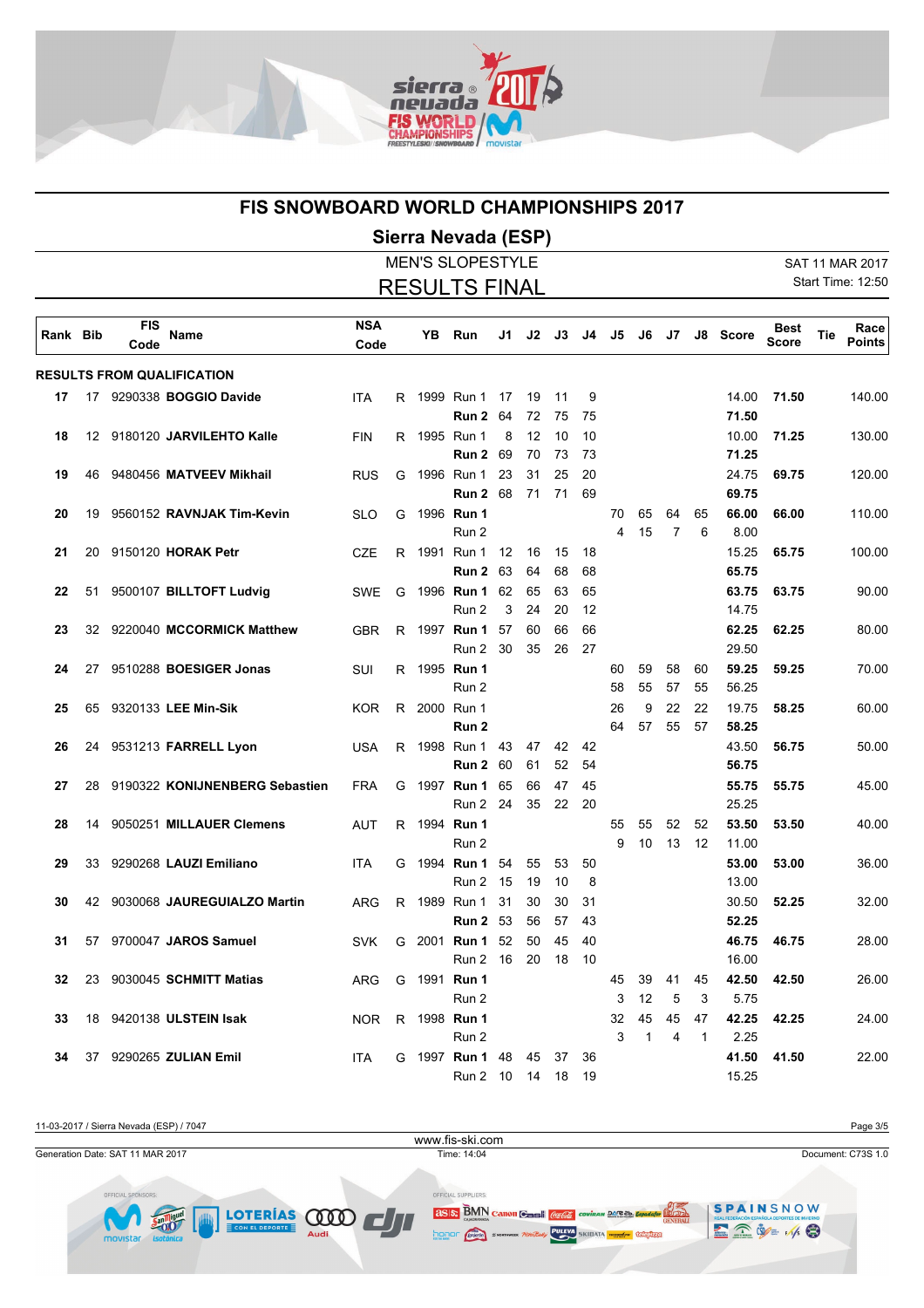|          |          |                    |                                                        |                          |         |    | Sierra Nevada (ESP)                      |           |          |          |          |          |                |                     |                    |                         |                      |     |                       |
|----------|----------|--------------------|--------------------------------------------------------|--------------------------|---------|----|------------------------------------------|-----------|----------|----------|----------|----------|----------------|---------------------|--------------------|-------------------------|----------------------|-----|-----------------------|
|          |          |                    |                                                        |                          |         |    | <b>MEN'S SLOPESTYLE</b>                  |           |          |          |          |          |                |                     |                    |                         |                      |     | SAT 11 MAR 2017       |
|          |          |                    |                                                        |                          |         |    | <b>RESULTS FINAL</b>                     |           |          |          |          |          |                |                     |                    |                         |                      |     | Start Time: 12:50     |
| Rank Bib |          | <b>FIS</b><br>Code | Name                                                   | <b>NSA</b><br>Code       |         | YΒ | Run                                      | J1 I      | J2       | J3       | J4       | J5       | J6             | J7                  |                    | J8 Score                | Best<br><b>Score</b> | Tie | Race<br><b>Points</b> |
| 34       | 34       |                    | 9290315 MAFFEI Alberto                                 | <b>ITA</b>               |         |    | R 1995 Run 1<br>Run 2                    |           |          |          |          | 35<br>41 | 41<br>43       | 40<br>43            | 35<br>39           | 37.75<br>41.50          | 41.50                |     | 22.00                 |
| 36       |          |                    | 2 1224984 NICHOLLS Jamie                               | <b>GBR</b>               | G       |    | 1993 <b>Run 1</b><br>Run 2               |           |          |          |          | 40<br>11 | 37<br>19       | 38<br>11            | 37<br>22           | 38.00<br>15.75          | 38.00                |     | 19.70                 |
| 37       | 45       |                    | 9030049 CHIARADIO Federico                             | ARG                      |         |    | R 1997 <b>Run 1</b><br>Run 2             | 33<br>-14 | 34<br>29 | 43<br>20 | 41<br>16 |          |                |                     |                    | 37.75<br>19.75          | 37.75                |     | 19.40                 |
| 38       | 13       |                    | 9531241 HENKES Judd                                    | <b>USA</b>               |         |    | R 2001 <b>Run 1</b><br>Run 2 32          | 35        | 35<br>27 | 40<br>23 | 38<br>20 |          |                |                     |                    | 37.00<br>25.50          | 37.00                |     | 19.10                 |
| 38       | 10       |                    | 9220047 COULTAS Rowan                                  | <b>GBR</b>               | G       |    | 1997 Run 1<br>Run 2                      |           |          |          |          | 30<br>42 | 29<br>36       | 35<br>26            | 28<br>44           | 30.50<br>37.00          | 37.00                |     | 19.10                 |
| 40       | 21       |                    | 9510290 SCHAERER Michael                               | SUI                      | R       |    | 1996 Run 1<br>Run 2                      | 19<br>-40 | 11<br>41 | 9<br>30  | 10<br>35 |          |                |                     |                    | 12.25<br>36.50          | 36.50                |     | 18.50                 |
| 41       | 41       |                    | 9190362 MOUTON Boris                                   | SUI                      | G       |    | 1997 <b>Run 1</b><br>Run 2 12            | 29        | 36<br>12 | 38<br>4  | 39<br>5  |          |                |                     |                    | 35.50<br>8.25           | 35.50                |     | 18.20                 |
| 42       | 70       |                    | 9680004 SKHVEDIANI Jaba                                | GEO                      | G       |    | 1995 <b>Run 1</b><br>Run 2               | 24<br>3   | 25<br>15 | 32<br>17 | 30<br>5  |          |                |                     |                    | 27.75<br>10.00          | 27.75                |     | 17.90                 |
| 43       | 43       |                    | 9420143 GJERDALEN Bendik                               | <b>NOR</b>               |         |    | R 1998 Run 1<br>Run 2                    |           |          |          |          | 6<br>30  | 5<br>32        | 3<br>24             | 3<br>23            | 4.25<br>27.25           | 27.25                |     | 17.60                 |
| 44       | 26       |                    | 9400053 VAN DER VELDENNiek                             | <b>NED</b>               |         |    | R 2000 Run 1<br>Run 2                    |           |          |          |          | 28<br>25 | 21<br>15       | 27<br>22            | 26<br>12           | 25.50<br>18.50          | 25.50                |     | 17.30                 |
| 45       | 30       |                    | 9200111 PREISSINGER Maximilian                         | <b>GER</b>               |         |    | R 1998 Run 1<br>Run 2                    |           |          |          |          | 17<br>29 | 12<br>25       | 10<br>26            | 13<br>17           | 13.00<br>24.25          | 24.25                |     | 17.00                 |
| 46<br>47 | 29<br>59 |                    | 9050234 GSCHAIDER Simon<br>9500128 <b>BOSCH Anthon</b> | AUT                      | R       |    | 1998 <b>Run 1</b><br>Run 2<br>1996 Run 1 | 27<br>21  | 24<br>18 | 23<br>24 | 22<br>25 | 24       | 27             | 23                  | 21                 | 24.00<br>22.00<br>23.75 | 24.00<br>23.75       |     | 16.70<br>16.40        |
| 48       | 36       |                    | 9180118 REHNBERG Mikko                                 | <b>RSA</b><br><b>FIN</b> | R.<br>R |    | Run 2<br>1997 Run 1                      | 21        | 18       | 26       | 27       | 8        | 6              | 6                   | 8                  | 7.00<br>23.00           | 23.00                |     | 16.10                 |
| 49       |          |                    | 44 9150080 NECAS Jan                                   | CZE                      |         |    | Run 2 15<br>G 1984 Run 1                 |           | 26       | 25       | 23       | 18       | 20             | 25                  | 24                 | 22.25<br>21.75          | 21.75                |     | 15.80                 |
| 50       |          |                    | 56 9060009 VANDEWEYER Stef                             | <b>BEL</b>               |         |    | Run 2<br>G 1999 Run 1                    | 6         | 17       | 8        | 7        | 22       |                | 19 21               | 19                 | 20.25<br>9.50           | 18.75                |     | 15.50                 |
| 51       |          |                    | 38 9150125 PORKERT Daniel                              | CZE                      |         |    | <b>Run 2 18</b><br>G 1996 Run 1          |           |          | 21 19 17 |          | 10       | $\overline{7}$ |                     | 7, 11              | 18.75<br>8.75           | 18.25                |     | 15.20                 |
| 52       |          |                    | 52 9090090 GYOSHARKOV Petar                            | <b>BUL</b>               |         |    | Run 2<br>R 1996 Run 1                    |           |          |          |          | 19<br>8  | 19<br>8        | 16<br>5             | 19<br>9            | 18.25<br>7.50           | 17.75                |     | 14.90                 |
| 53       |          |                    | 47 1394980 AUNISON Silm                                | EST                      |         |    | Run 2<br>G 1991 Run 1                    |           |          |          |          | 20<br>22 | 15<br>17       | 17<br>15            | 19<br>14           | 17.75<br>17.00          | 17.00                |     | 14.60                 |
| 54       |          |                    | 50 9490214 ARAGON Jose Antonio                         | <b>ESP</b>               |         |    | Run 2<br>G 2000 Run 1                    | 4         | 9        | 12       | 8        | 6        | 5              | 5                   | 2                  | 4.50<br>8.25            | 16.25                |     | 14.30                 |
| 55       |          |                    | 58 9560193 STANTE Tit                                  | <b>SLO</b>               |         |    | <b>Run 2</b> 17<br>G 1998 Run 1<br>Run 2 |           |          |          |          | 3<br>13  | 4<br>13        | 4<br>11             | 5<br>9             | 16.25<br>4.00<br>11.50  | 11.50                |     |                       |
| 56       |          |                    | 64 9500138 LUNDSTROEM Gustaf                           | SWE                      |         |    | G 1998 Run 1<br>Run 2                    |           |          |          |          | 2<br>10  | 3<br>16        | 2<br>8              | $\mathbf{1}$<br>11 | 2.00<br>11.25           | 11.25                |     |                       |
| 57       |          |                    | 72 1124956 HUI Yining                                  |                          |         |    | CHN G 1997 Run 1<br>Run 2                |           |          |          |          | 2        | 2<br>11 10     | 2<br>$\overline{7}$ | $\mathbf{1}$<br>4  | 1.75<br>8.00            | 8.00                 |     |                       |